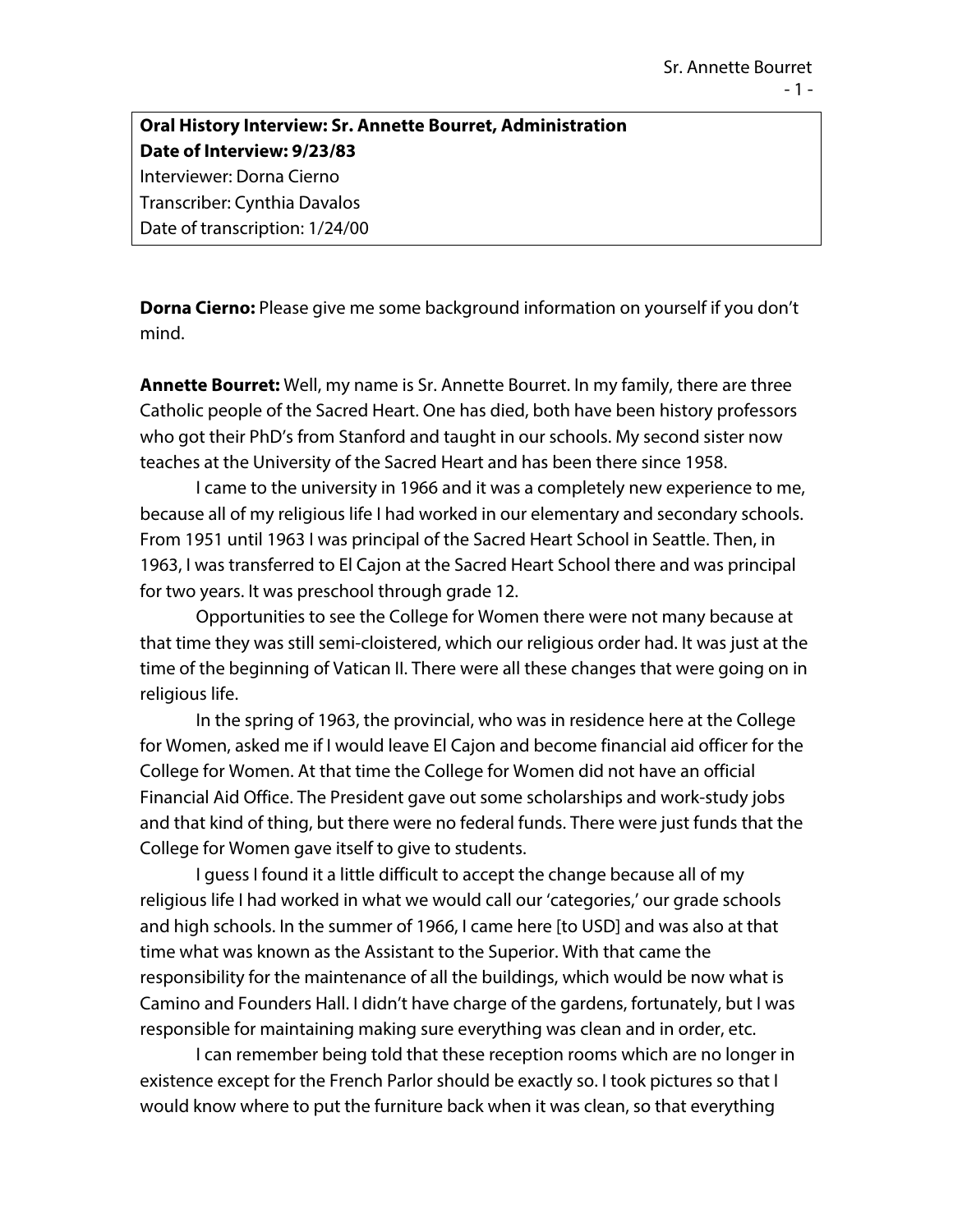would be just so. I was responsible to see that the curtains were not worn out. There had to be new curtains made. I did that for Camino Library.

**DC:** So that was more like a housingkeeping/maintenance sort of thing.

**AB:** Yes. Yes, I had all of that and for those new rooms for all the committee meetings during the summer.

As financial aid officer, we applied for federal funding and we got them. I set up the office and started first with loans and then went into the various programs. During the summer, I would get work-study students that were entering college as freshmen who lived in the local area to come in and I would ask, "would you like to earn some of your money ahead of time?" They'd wash windows and cleaned and did all kinds of things, and I organized and supervised the whole project. I had others who helped me but I was the one who was ultimately responsible for all of that. Some of those students from those days are still very good friends of mine. One of them is Bill Hall in the library, who washed windows and did all kinds of things when he was entering from high school.

Well, I went on with financial aid for about two years and attended as many workshops as I could so that I would learn my business. I think in 1968 I was asked to also do admissions for the College for Women because at that time the president of the university, Sr. Nancy Morris, was running an admissions office through her secretary. She asked me if I would take on admissions along with financial aid. When that happened, my office became the room that is now the all purpose room on that corner and my secretary for financial aid was in the little room next to the French Parlor where they store the chairs now.

At that time we did not have the full dorm built. The dorms were not built. In Dushane Hall where they have the quad rooms, I had a big room where all the secretaries were. Then I moved to where Dr. Brandes is and I was director of financial aid and by that time the merger had begun. This was 1969, '68-'69. The merger had begun. I think in 1969 we really started. We merged the financial aid office and I did that, and I took over financial aid for the College for Men as well and went on with the College for Women. There was a gentleman that was named director of admissions, who had worked at San Diego State, he was here for only one year and his contract was not renewed in the spring of 1970.

Mike Saik had been working in the Admissions Office of the College for Men. It was at that time we started recruiting together as an institution. When we went to schools to interview students and make presentations, we did, as though we were merged although, we were not. We were kind of hazy on how all of this was, but it did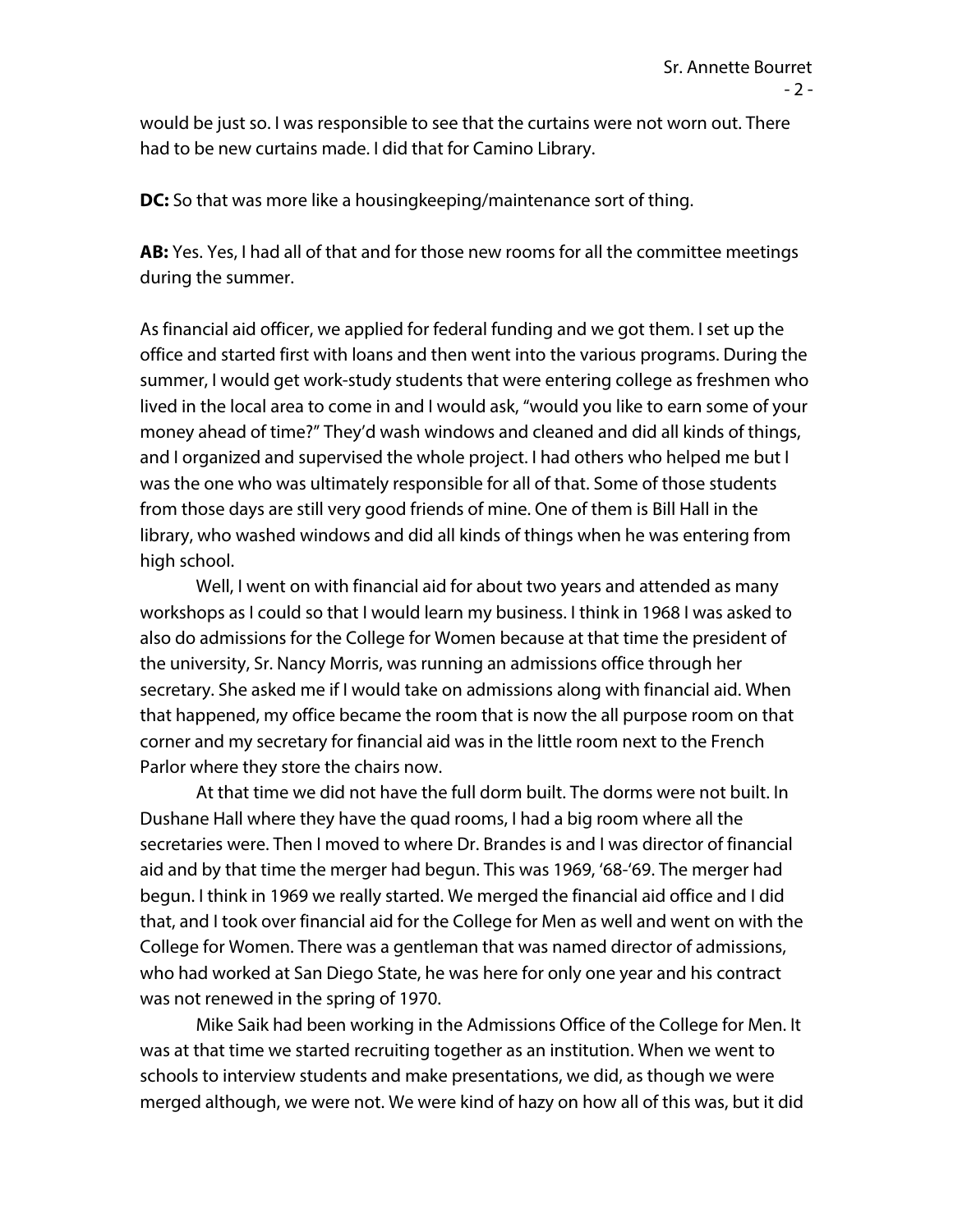work. I was director of financial aid and assistant director of admissions. Then the gentleman that had the position of admissions, as I said, was not rehired. In March of 1970 I was asked whether I would like to be director of admissions or financial aid. I didn't take me very long [to decide], I gladly gave up the Financial Aid and someone was hired. I was asked to interview people, which I did with others on campus.

**DC:** It sounds like in your positions as financial aid director and in the admissions program it was very small staffed for both programs, primarily with yourself.

**AB:** However, no I would like to clarify that. By this time, we had, I would say, we had two or three what I would call recruiters, and one of them was Mike Saik. So, when I became director of admissions, he became assistant director of admissions. And then we had I think two others, one woman and one man for a year, when we were in this office. There was a classroom next to the registrar's office that we used for the counselors, and we had a counter in there and people would come in and pick up catalogs.

I think they have reorganized that whole registrar's area now. I don't know if things are exactly how they were then. But I know the counselors were down in that area. It was not conducive to counseling; it was very bad. My secretary, this was an open hallway here, this corridor went all the way to the window, this is where my secretary sat and it was just a counter. There was no door with locks are anything. I don't know why the typewriters weren't stolen or anything else. We were very trusting in those days. By this time, the merger had so progressed that we began having a little physical plant set up, so I lost the responsibility with maintenance. That dropped. My full work was admissions.

I would like to go back a little bit on the financial aid part. It was a very interesting experience working with students and parents for financial aid, because I tried to work out financial aid packages that worked. We needed students to attend the university. I would ask the parents to come, and at that time there was still a great resistance to parents' confidential bank statements, which are required universally for anybody that is going to college with financial aid. But 12 years ago, a lot of parents resisted, they felt it was invasion of their privacy. So, I would try to explain to them and try to find out as much I could, for instance, about the California State scholarship programs, which is one of the best scholarship programs I have ever seen in the nation.

A student in San Diego could attend USD without any more cost than if they were to attend San Diego State or UCSD, if you had a good scholarship. Our tuition at that time was on a par with the Cal State grant. So, if the tuition say, was \$2,500, the student had a scholarship for \$2,500. Their expenses as a commuting student would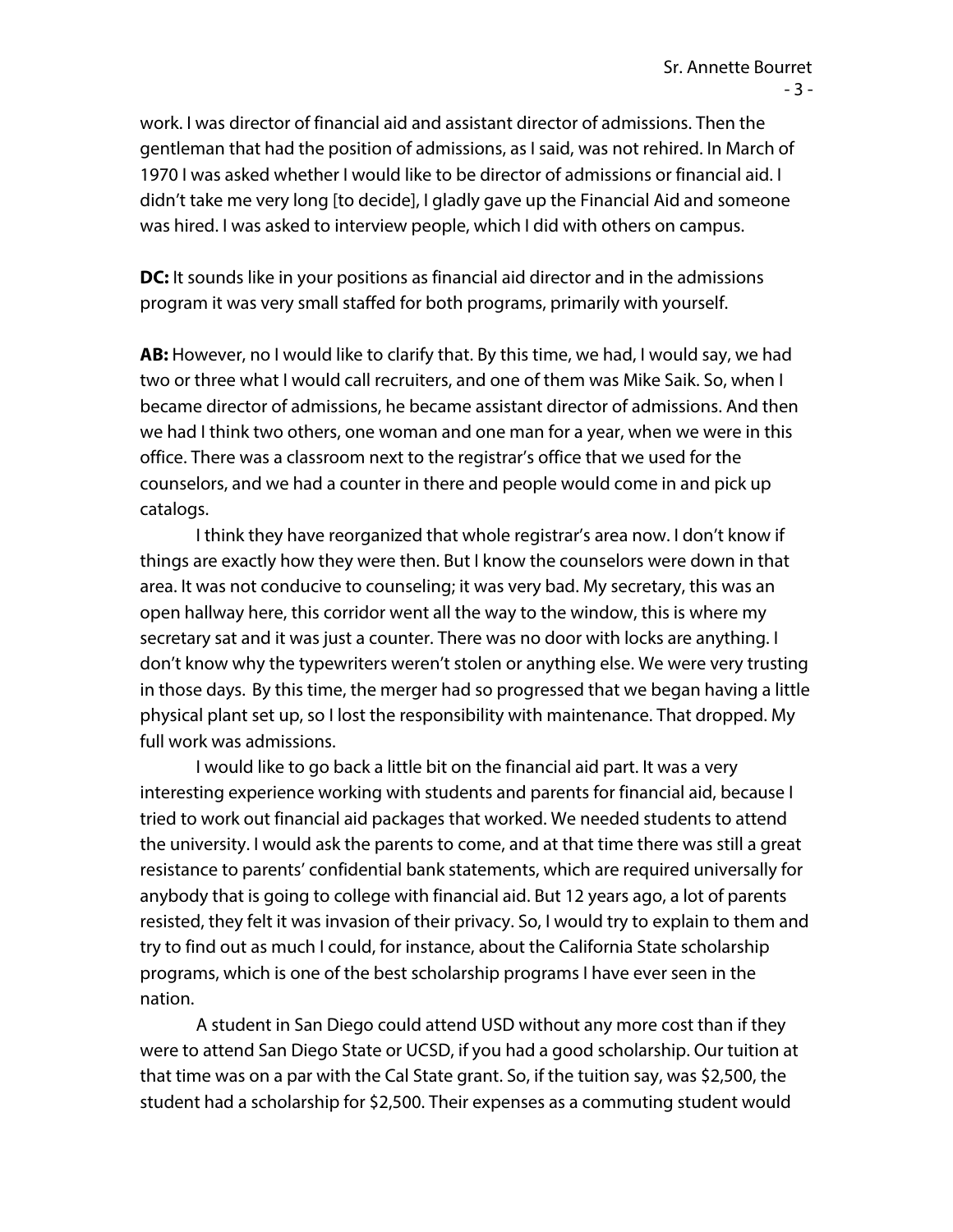be the same whether they were at San Diego State or UCSD and I'd use that great deal to encourage local students to have the option of private education. Each year we have increased the number of scholars. That was a great need to the university, that you were able to increase the enrollment in that way.

**DC:** Did the university have any trouble in the beginning getting federal funding being a private institution?

**AB:** Well, we just took the forms and tried to figure out from our enrollment what we could use. No one ever got the full funding; you always knew that you wouldn't. You would only get a percentage of it. You were advised to, when you applied, to ask for more and then it was a percentage you would get. I was amazed how easily it all worked. Then eventually, with completion of the merger, those funds were not separate funds, College for Men/ College for Women; they became funds for the University of San Diego. While I was director of financial aid, I think they were still coming in under separate awards to two institutions because the actual merger did not take place officially until after Dr. Hughes came.

**DC:** As director of financial aid you handled it before the official merger for both colleges?

**AB:** Yes. I did it for both colleges. I spent the morning down here and in the afternoon, I went up to an office in Serra Hall and would meet with Men students and take care of them.

**DC:** I realize the merge took place over several years. In bringing together the two admission programs, did you encounter particular difficulties?

**AB:** It was a very interesting experience. We had a very large admissions committee. The academic deans for both the College for Men and the College for Women sat on the admissions committee. The joint faculty approved the admissions requirement for the students, the level of SAT scores, GPA and so on, what was necessary to get in the university. I can remember having a meeting in what is now the faculty lounge in the corridor. It had a very large table. The table seats 14 when it is extended and that entire dining room set is now in Dr. Hughes' home. The people at that table were faculty from the College for Men and the College for Women; the director of admissions, the assistant director of admissions, they all sat there. There was a real struggle to bring the admissions policy of both schools in line. I think I can begin by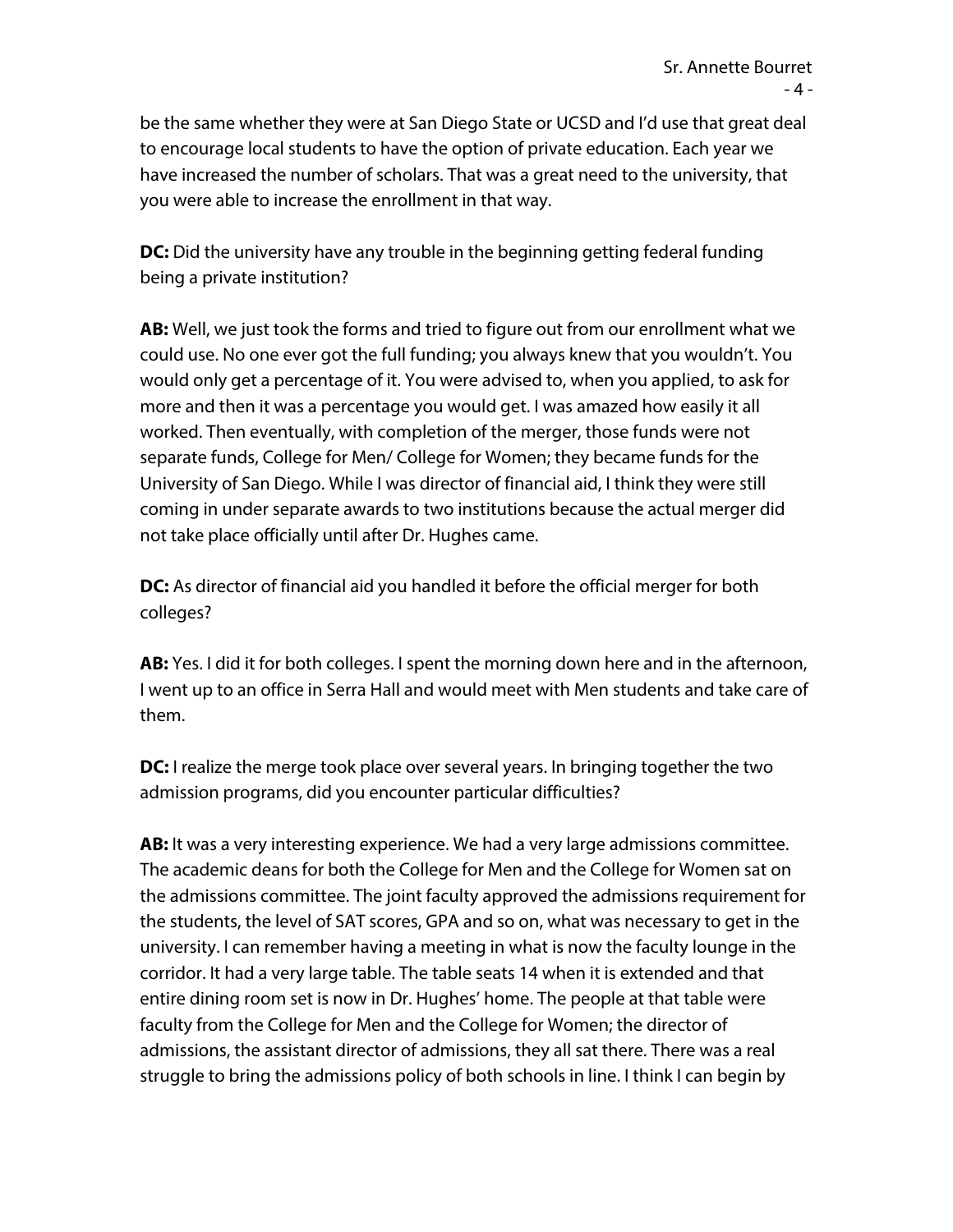saying that the College for Women had standards a little higher than the College for Men. It took a little while to get that out of the way.

In the early '70s, as I look back, I think we were hearing more cases than normally. I think it was because we wanted to raise the academic standards of the entire undergraduate student body. Therefore, they were just being perhaps more cautious than they needed to, but I think it was a very good way to go about it. It is certainly better to be stricter than to be too little. Faculties had to merge; each department had to merge. I am sure other people have or will tell you about these experiences, but I was not ever a faculty person. I was always in administration. I think the reason they had such a large committee is because they just wanted to make sure we were doing it right and that we would have academically qualifying students. We didn't want to have the two groups merging with different standards.

The class that entered in 1971 was the first one for which I felt fully responsible because they recruited all the way through 1970. In the summer of 1970, approval was given to me to go to a summer institute at Harvard University. A summer institute for admissions officers. At that time, it was almost a three weeks course. They have now shortened to about nine days because it is so expensive to house and all of that. I found that simply a marvelous experience, and it really helped me a great deal to professionally know how admissions should be run. They would only take a group of 35 men and women to live over at a dorm in Radcliff. It was run by a college board with professors from Harvard University. It was just an outstanding experience. I was the only person from the West Coast, so I was exposed to the admissions of schools from the East. I was very grateful for that experience.

**DC:** Right about that time Harvard and Radcliff merged, I think.

**AB:** Yes, but this was a women's dorm at Radcliff and the houses were right around the corridor. The admissions committee eventually worked out so that a priority was given to the director of admissions to accept and deny students that meet certain categories. If they met all standards, then I could automatically admit students. If they didn't meet the standards at all, then I could automatically reject them. All those that were in the gray area; that maybe their SAT scores were not as high or maybe they did not have as many academic subjects, various qualification that are there, but there seemed to be a student that probably could be given a chance. We had a faculty committee appointed by the President.

In later years, it has always been someone from the English Department, someone from Math, and usually someone from Psychology. The director of the academic services, Pat Watson, is always a member of the committee. We all reported to her; admissions, financial aid, registrar, all report to that office, Pat Watson. She was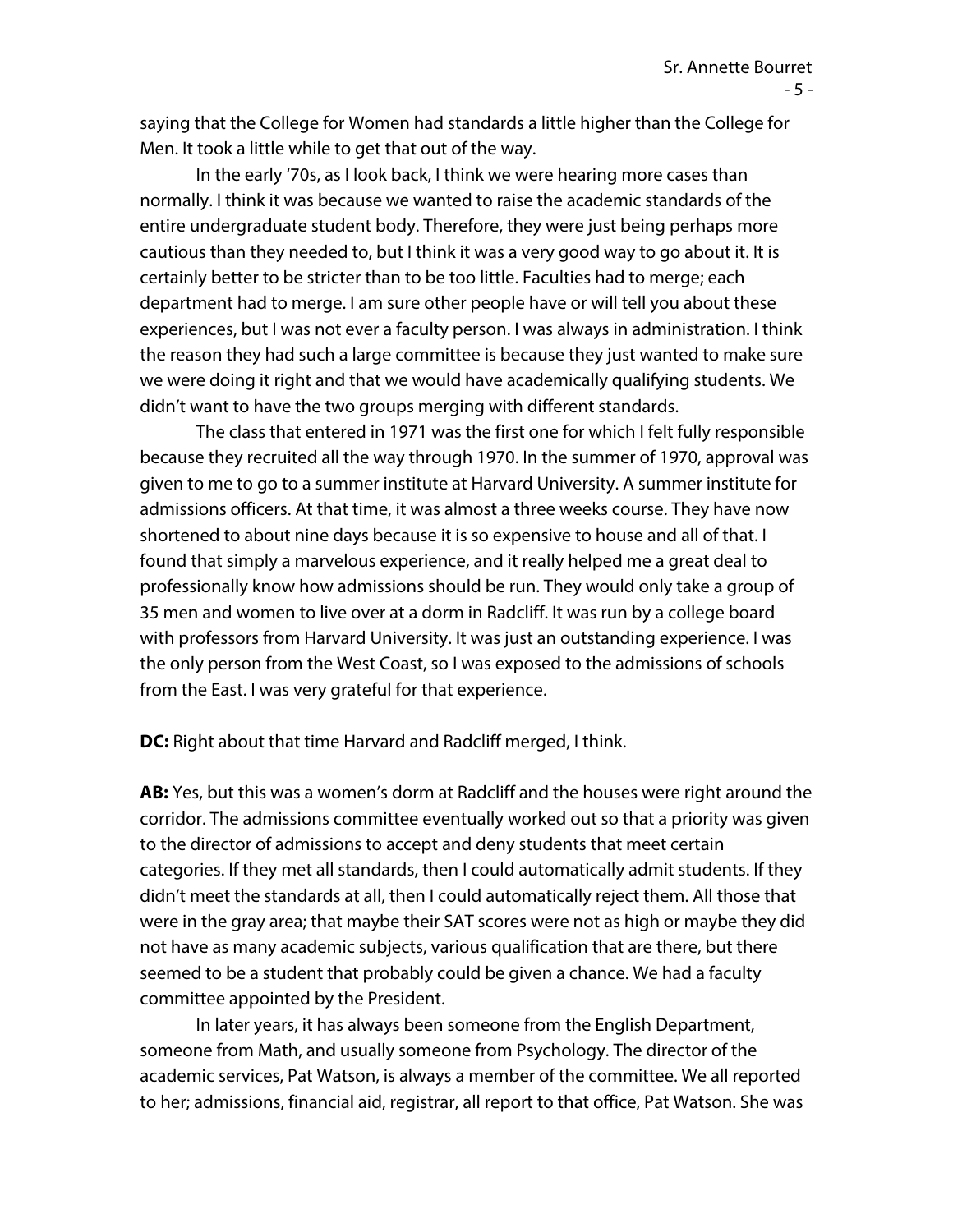always on the committee, the director, assistant director of admissions, and three faculty members. The only cases that are reviewed are those who do not meet all the requirements, they meet some of them but not all of them.

**DC:** If you accepted students on a conditional basis would you have followed up with a meeting on those students to see that once the student enrolled . . .

**AB:** Well, we never admitted students conditionally. A conditional acceptance is not something that the university does. The students are either accepted or not. The committee might recommend that the student take a basic English course. They might limit them to 12 units the first semester, something like that, but there was never a conditional acceptance. But they do have a system now of certain students that they are tracking. You would have to speak to someone in the Admissions Office because this tracking that they are doing, I know about it, but I don't feel I am the person qualified to tell you about it.

## **DC:** Was that done before?

**AB:** It was done to a certain extent, yes. But I think now that it is a little more organized. Then of course the thing of tracking, when they put in the preceptorial program, I don't know who you are going to ask to tell you about that because you should get that in somewhere, how the preceptorial program works. The problem that we saw was that so many students would say to me, 'Well I don't know who my advisor is,' and they fell between the cracks.

Dr. Ed Foster was academic dean in the early '70s; he came from Cornell. At Cornell, they have this preceptorial program which we adapted. We changed it a little, but we adapted it. Every freshman was assigned to a preceptor during the summer before they entered. They were assigned to a class that was supposed to be not any larger than 18, no more than 15 to 18 students. It is a general education requirement class that goes into their GE track. This professor is their advisor for the entire freshman year.

Now, as I was saying I think you ought to get someone who really is from the academic side to tell you about it. But if anybody was tracked, it was these students, because no one could say they didn't have an advisor. Those advisors were in their first semester. They had to have a preceptorial. If you look at class lists, you will see all of this. If you have over 700 freshmen, as I mentioned, you will need a preceptorial to take care of them. Their professor is responsible to take them through pre- registration in the second semester and also for pre-registration in May, for fall of the following year. By that time, they are supposed to be pretty far along and have an advisor in the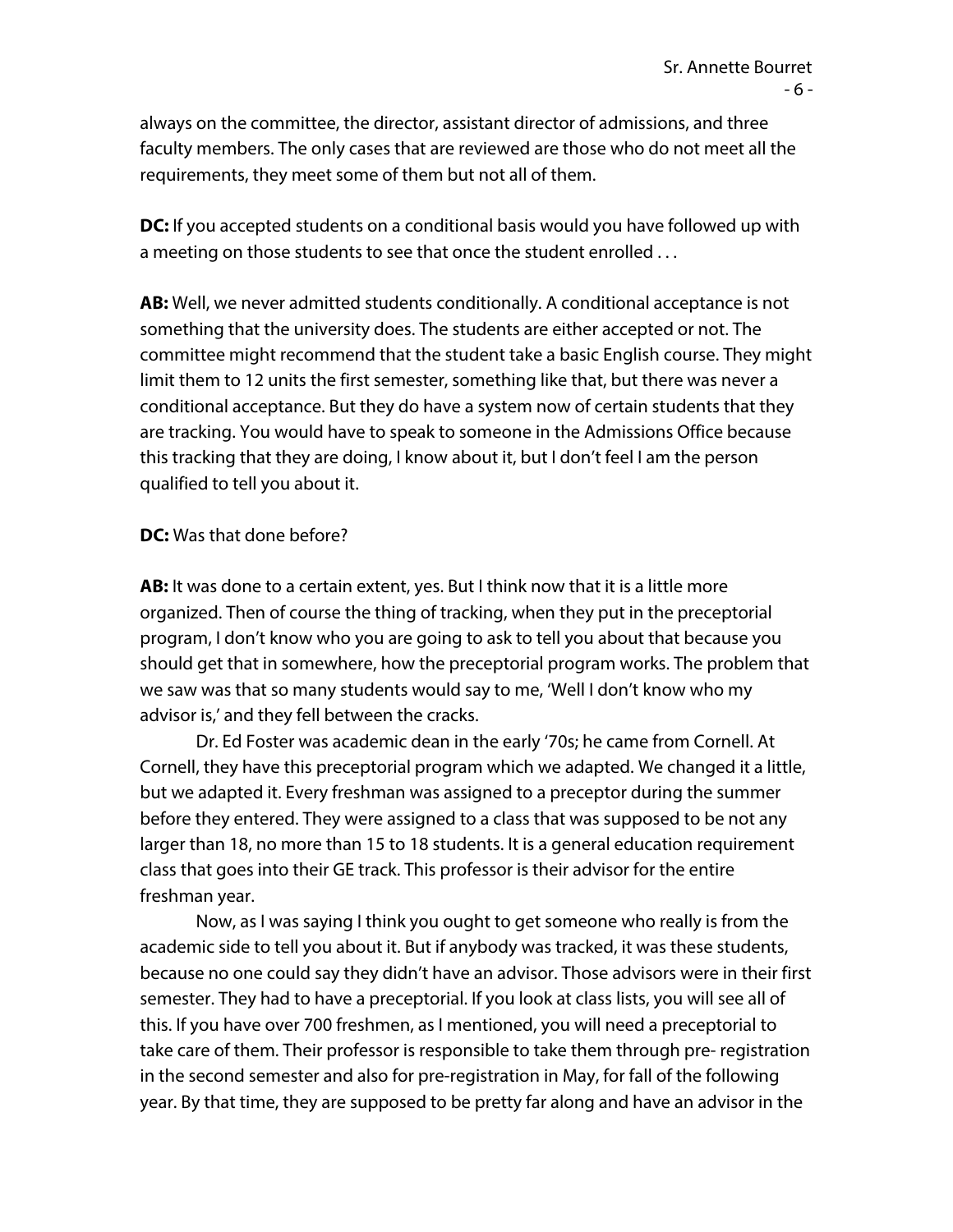school or department of their major. This has been one of the best things the university ever did academically. It's marvelous.

**DC:** Once the student was accepted here at the university, you really didn't have much more to do with students.

**AB:** That is correct.

**DC**: I would like to talk about the relationship between the College for Women and the College for Men. As we have already established you came in at the point when the two were getting ready to merge.

**AB:** Were beginning to talk. I remember probably the second year I was here, a group of professors in the school at the College for Men invited us to participate in a workshop, and we signed up in various areas for which we would like to discuss. We went to the law school. It was extremely interesting. I, of course, sat in on the group that wanted to talk about admissions. I think it was probably the first time I ever really had the chance to talk to anyone together on the issue. I found it to be a very, very wonderful experience.

In the beginning of the merger, what they tried to do first was to merge everything that could be merged that didn't involve faculty. For instance, there were three bookstores and they moved them as one. They allowed the men students to come to the dining room with women, so there wasn't so many kitchens. We cut down on overhead, which is really what it amounted to. They merged financial aid, they merged admissions, all of that, so that you weren't doing double.

Then, of course the two Boards of Trustees were merged. I was a member of the Board of Trustees when I came to the College for Women. At that time, there was no lay members on the Board. As the merger process went on, they realized it would be very wise to have some lay members on the Board of the College for Women. A couple of us resigned in order to make place because the by-laws provided for X number on the Board, so we just resigned so that some lay members could come on. Then, as I say, until Dr. Hughes came, I think we still had two presidents, two academic deans, and so on.

**DC:** Was there any difficulty in merging the faculties or the classes?

**AB:** I don't have any idea once they merged. The women students were to be allowed to take some courses that were not offered at the College for Women, perhaps more advanced science courses, like Physics. The College for Men had no fine arts. Their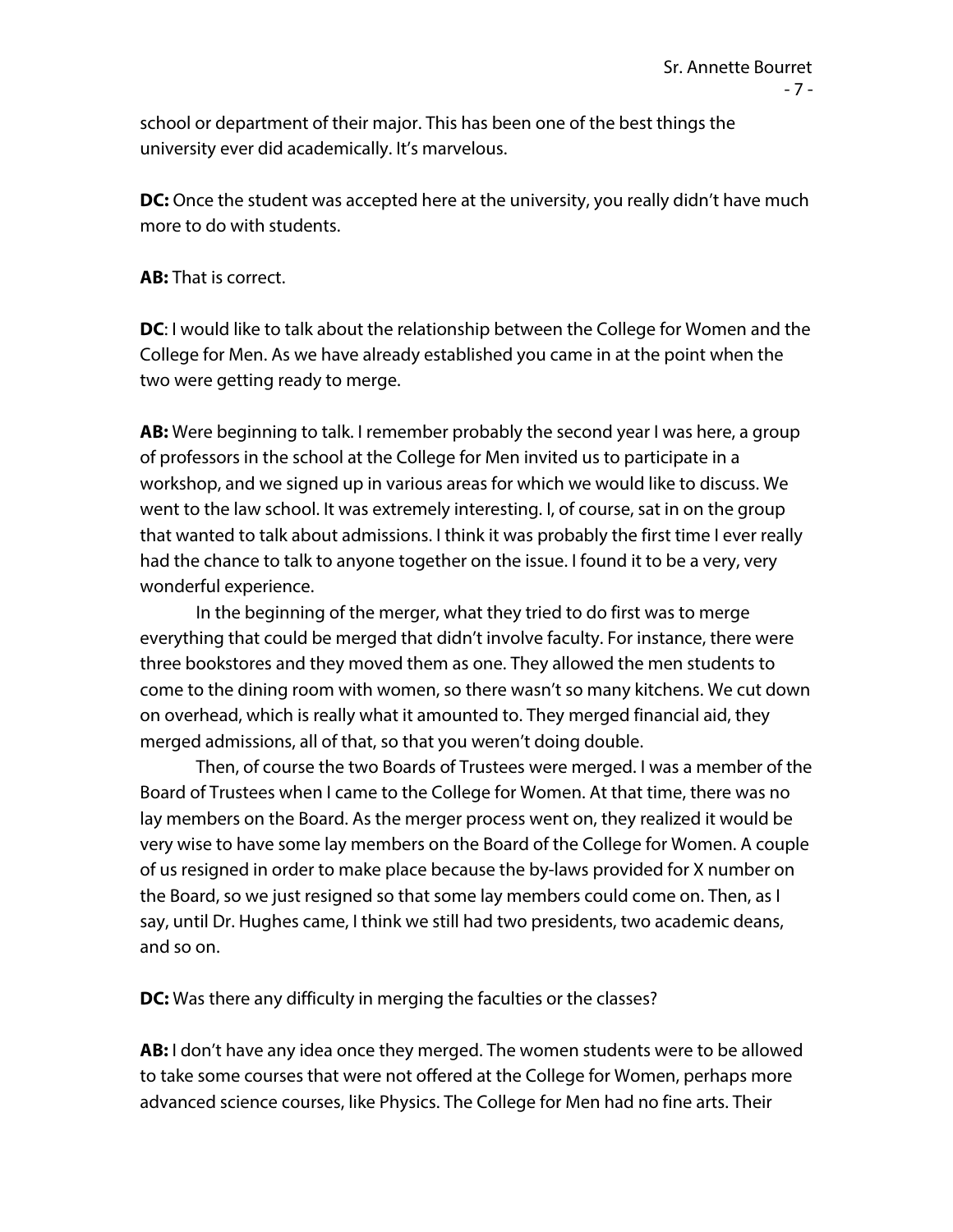language department was not strong, so there was cross registration. And then in the other departments I can remember one of our students came out from the East for just a year to be here. She was a professor of English and she turned out to have a class in poetry with all male students and it was her first experience. She had a marvelous time. I saw her a couple of years ago and she reminded me about it. I saw her in New York and she reminded me of that experience when she was just here for that one year.

**DC:** I would like to ask you what you have noticed or what you have seen between the University of San Diego and the community of San Diego? What kind of a relationship have you seen between those two?

**AB:** Certainly, I think we are better known then what we were before. I belong to several organizations. I belong to a scholarship foundation which I began attending when Sr. Morris, the President of the College for Women, asked me to attend this foundation that gave scholarships to students in San Diego county that had graduated from high school in San Diego county. The first time I went to that meeting, one young man from the College for Men had been awarded the scholarship, period.

Well, as time has gone on and I have remained in membership to this foundation, our men and women receive 50 percent of the scholarships. It has just been an interesting experience to see how the university has been known and recognized in the community. To go that first time and just hear this one student from the College for Men, being voted on to get a scholarship, with all these other students that were going to San Diego State, UCSD, and for us to not even be part of the representative. But by being and remaining on that foundation and doing financial aid, I, of course, was able to turn things around and make our students aware that these scholarships were available.

**DC:** Were there other organizations in which faculty and religious people from the university worked with people in the community, that perhaps helped the University of San Diego?

**AB:** Yes, I think all of us that are in administration have been on different boards and so on. I have been on the University High School board. I was on that for four years. I belong to the National Conference of Christians and Jews Education Committee. Three or four times a year, we have the meetings here on campus. This is all going on with, I would say many, many people. Dr. Hughes does this a great deal. He is on all kinds of boards. Sr. Furay is on boards. Well you will have to find out from her. She is on many, many boards. So, the university through faculty and administration, is certainly